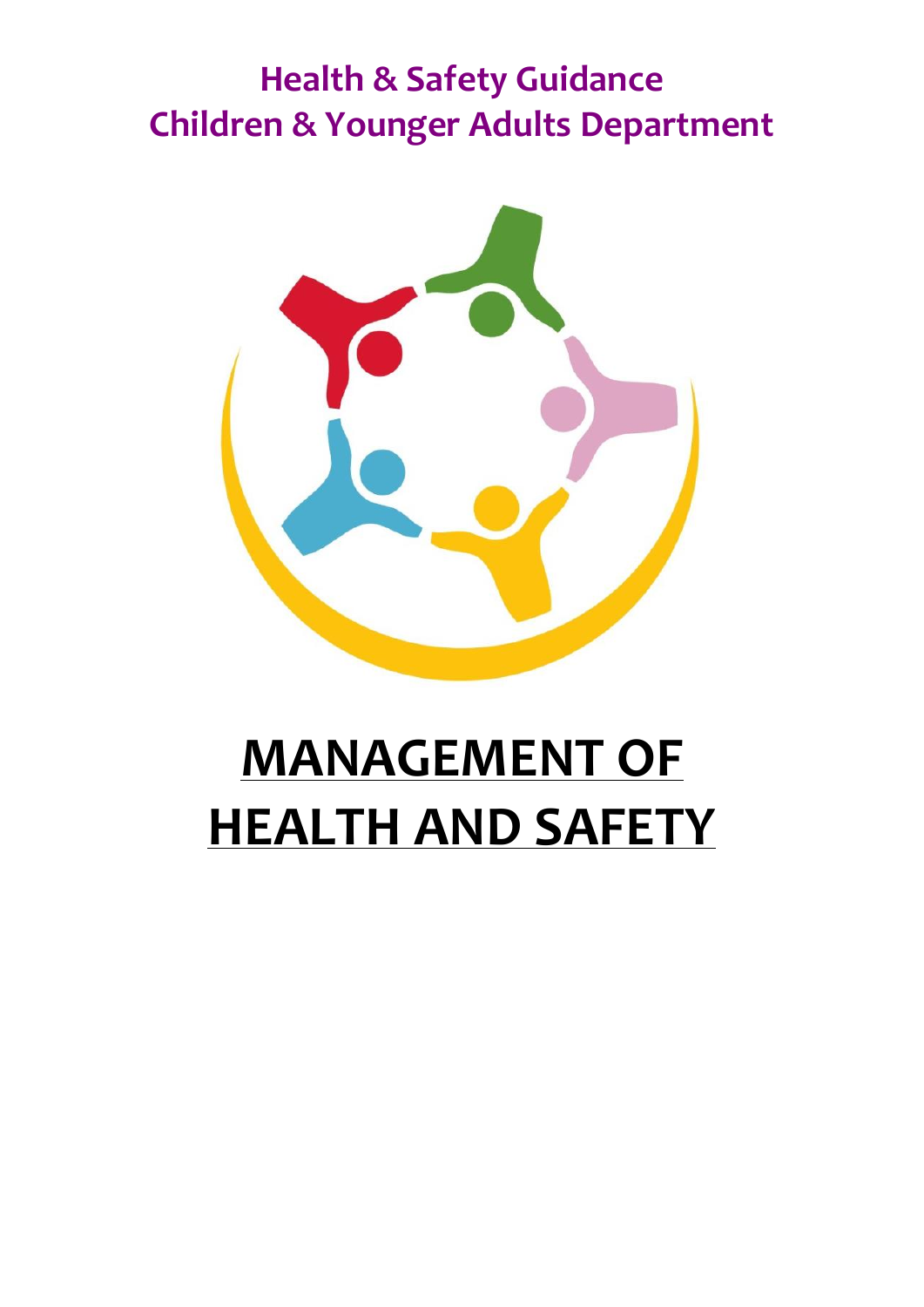#### **Management of Health and Safety Introduction**

Health and Safety is no different from finance, personnel issues, quality etc; it needs to be managed and a suitable system established. Key staff from the management team should receive training in managing health and safety. Key staff from the management team receive training in health and safety.

The Health and Safety Management System should be designed in such a way that the potential for the actions (or non-actions) of individuals to create problems or risks, is greatly reduced. The mechanics of the system need to be put down in writing and once it has been established, it must be adhered to by everyone involved in its implementation.

There are basically five steps to establishing an effective health and safety management system. These are: -

- 1 Carry out an initial status review to establish just what you are doing now. It may be that many of your activities are already being dealt with effectively and there is no point in changing them if it's not necessary.
- 2 Decide on what actions you are going to take to manage the health and safety issues relating to your site, how it will be done and who is going to do it. From this you will set your policy.
- 3 An effective structure and arrangements are in place for delivering the policy
- 4 Plan when the actions are going to be carried out and implement them.
- 5 Measure your performance against your stated objectives (policy), using audits of the system, inspection of the premises, accident/incident statistics etc.
- 6 Review your performance and adjust your policy accordingly.

## **The School Curriculum**

We teach the children about health and safety in order to equip them with the skills, knowledge and understanding that will enable them to live positive, successful and healthy lives. Teachers take every opportunity to educate children in this regard as part of the normal school curriculum.

We teach children respect for their bodies, and how to look after themselves. We discuss these issues with the children in PSHE lessons where children learn about healthy eating and hygiene. We also show them how to move and play safely in PE lessons. In design and technology children are taught how to handle tools safely.

Health and safety issues also arise when we teach care for the environment, and awareness of the dangers of litter. Children in Key Stage 2 receive both drugs education and sex and relationship education.

Our school promotes the spiritual welfare and growth of the children through the RE curriculum, through special events, such as harvest festivals, and through the daily act of collective worship.

We believe that everybody in our school can and should promote everybody else's safety, so we teach children to spot hazards in the classroom or around the school, and inform their teacher. In particular we are aware of:

- Safe movement around the classroom and corridors
- Pencils: risk of harm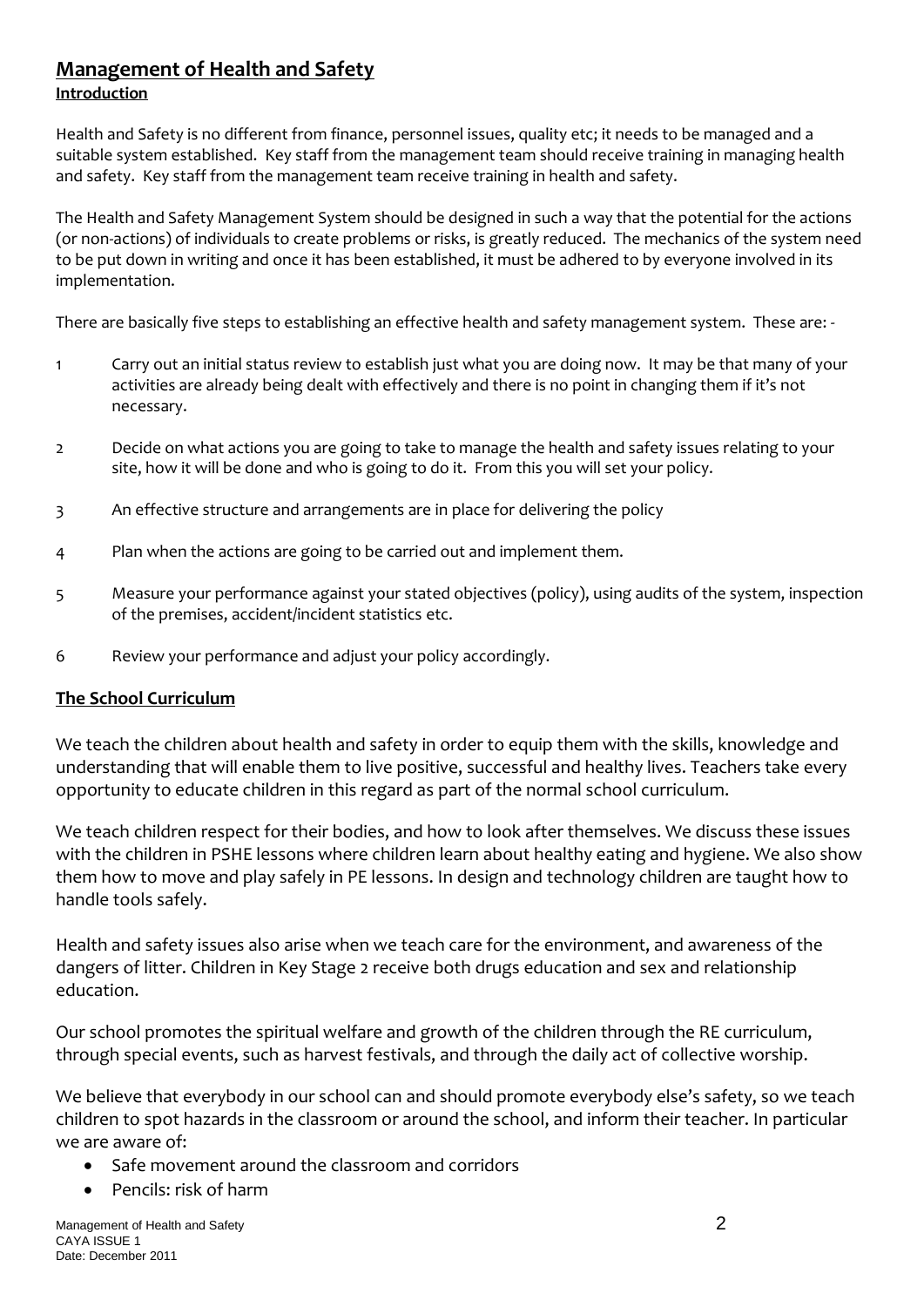- Pen lids: risk of choking
- Scissors: should always be round ended
- Compasses: risk of harm
- Sewing needles: risk of harm
- Staple guns; never to be used by children
- Powdered wallpaper paste: contains anti-mould ingredients which can be toxic
- Water pots and containers: should always be plastic
- Chairs: should be used properly; if faulty should be given to the caretaker for repair or disposal
- Nature exhibits: flowers, berries and fungi may be poisonous

Each class has the opportunity to discuss problems or issues of concern with their teacher. Issues raised in class are taken through the School Council to the management of the school. Teachers use Circle Time to help children discuss and overcome any fears and worries that they may have. These concerns are handled with sensitivity.

## **School Meals**

Our school provides the opportunity for children to have a meal at lunchtimes. If parents are in receipt of the relevant allowances they may claim free school meals for their children. Meals are provided by Derbyshire County Council Catering Service and provide a suitable nutritional value, in line with the requirements of the law.

If children choose to bring their own packed lunch, we provide them with a suitable place to eat it, and we supervise them during this time. Glass containers and hot drinks are prohibited. Our school promotes a healthy lifestyle. As sweets can damage children's teeth we do not allow sweets or chocolate to be eaten in school. KS2 children can bring in their own fresh or dried fruit to eat, at morning break time. Children in Key Stage 1 are given free fruit daily.

## **School Uniform**

It is our policy that all children wear the school uniform when attending school, or when participating in a school-organised event, even if outside normal school hours. We agree the requirements for school uniform with parents, and we review these requirements regularly.

We always take a sensitive approach where regulations regarding uniform conflict with a child's religious or cultural beliefs.

It is the responsibility of all staff to ensure that the school uniform policy is enforced. We ask parents to equip their children with the necessary uniform and school equipment. If a child repeatedly attends school without the correct uniform, we will inform the parents and request that they make sure their child leaves home with the proper uniform on. If a parent is in financial difficulties, and this results in a child not having the correct uniform, or not having adequate equipment, our school will do all it can to support the parent. We ask parents not to send their child to school with 'extreme' hairstyles, or the sort of appearance that is likely to draw attention. We ask parents to discuss their child's appearance with us if there are any religious issues involved that we might be unaware of. All hair below shoulder length must be tied back. This is to avoid pulls, tangles and potential spread of head lice.

On grounds of Health and Safety we do not allow children to wear jewellery in our school. An exception is ear-ring studs in pierced ears. We ask children to remove these during PE and games.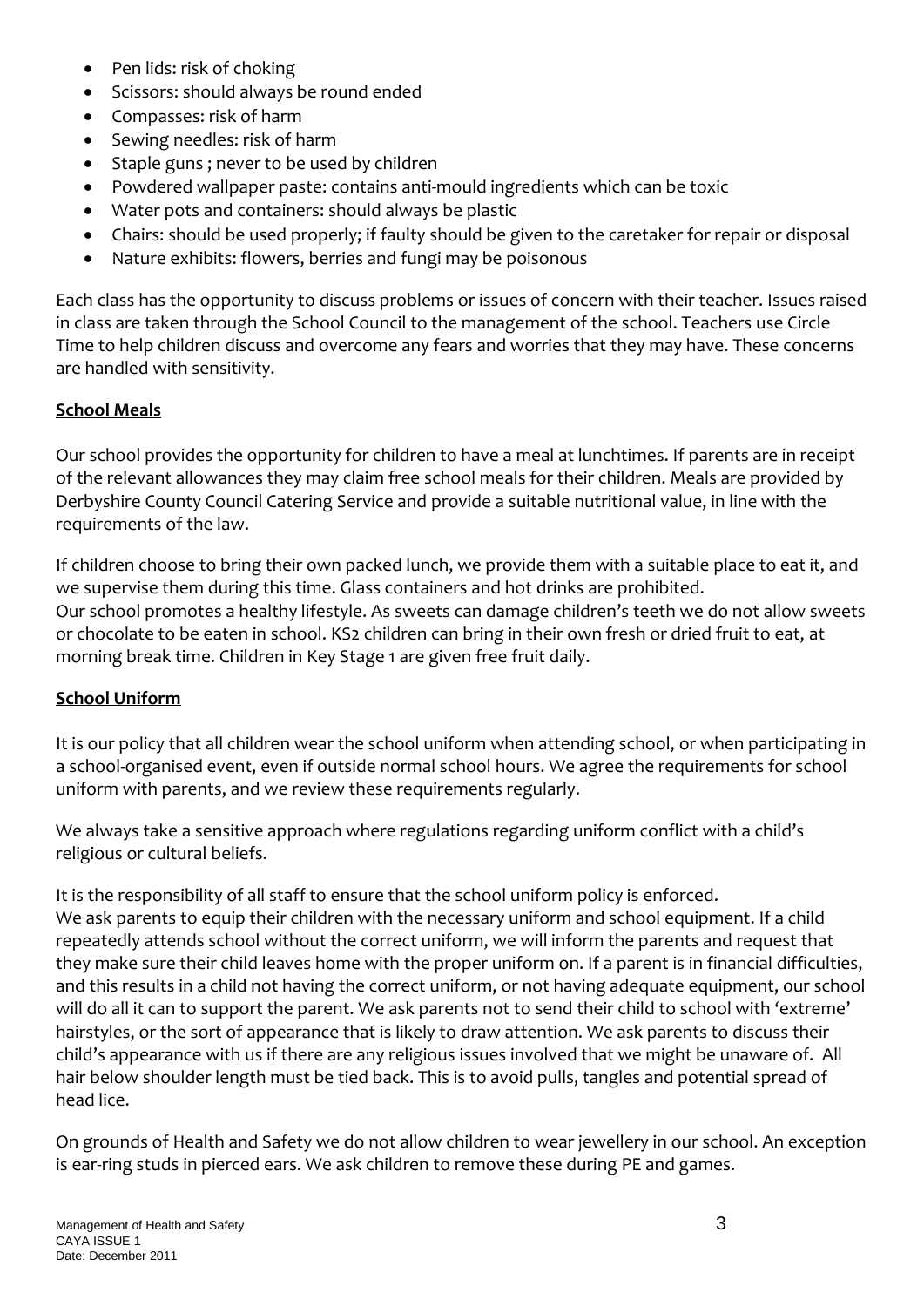## **Child Protection**

The named people with responsibility for child protection in our school are the headteacher, deputy Headteacher, EYFS leader and the Learning Mentor who liaises with a named governor. We follow the procedures for child protection drawn up by the LA and our own Child Protection Policy.

Staff are aware of the risk of children making allegations and endeavour, wherever possible, to avoid being in a room with small groups without the presence of another adult.

## **School Security**

While it is difficult to make the school site totally secure, we will do all we can to ensure that the school is a safe environment for all who work or learn here. We review security measures regularly, and draw upon the advice of experts (e.g. police officers, fire officers, architects and other consultants).

Children will be supervised at all times. Staff are particularly aware of the requirement to be on playground duty promptly at break-times.

We require all adult visitors who arrive in normal school hours to sign in using our Entry Sign system in the reception area, and to wear an identification badge at all times whilst on the school premises. Close liaison with contractors is necessary to maintain safe working areas.

Teachers will not allow any adult to enter the classroom if the school visitor's badge does not identify them.

If any adult working in the school has suspicions that a person may be trespassing on the school site, they must inform the headteacher immediately. The headteacher will warn any intruder that they must leave the school site straight away. If the headteacher has any concerns that an intruder may cause harm to anyone on the school site, s/he will contact the police.

The gates leading directly onto the playgrounds are locked during school hours. All visitors enter and leave the school via the reception area.

## **Safety and Welfare of Children**

It is the responsibility of each teacher to ensure that all curriculum activities are safe. Similarly, curriculum leaders will always be vigilant for hazards concerning equipment or activities related to their area of responsibility. If a teacher or curriculum leader has any concerns about pupil safety, they should bring them to the attention of the headteacher before that particular activity next takes place.

We do not take any children off the school site without prior permission of the parent. All trips off site are risk assessed using the DCC adopted EVOLVE website.

A washing machine is available in the nursery. There are separate toilets for girls and boys in both main school buildings and toilets in the nursery. Washing facilities are also available in the KS1 unit. The canteen has its own toilets and washing facilities.

If an accident does happen, and it results in an injury to a child, the teacher will do all s/he can to aid the child concerned. There is a first aid room off the main school office.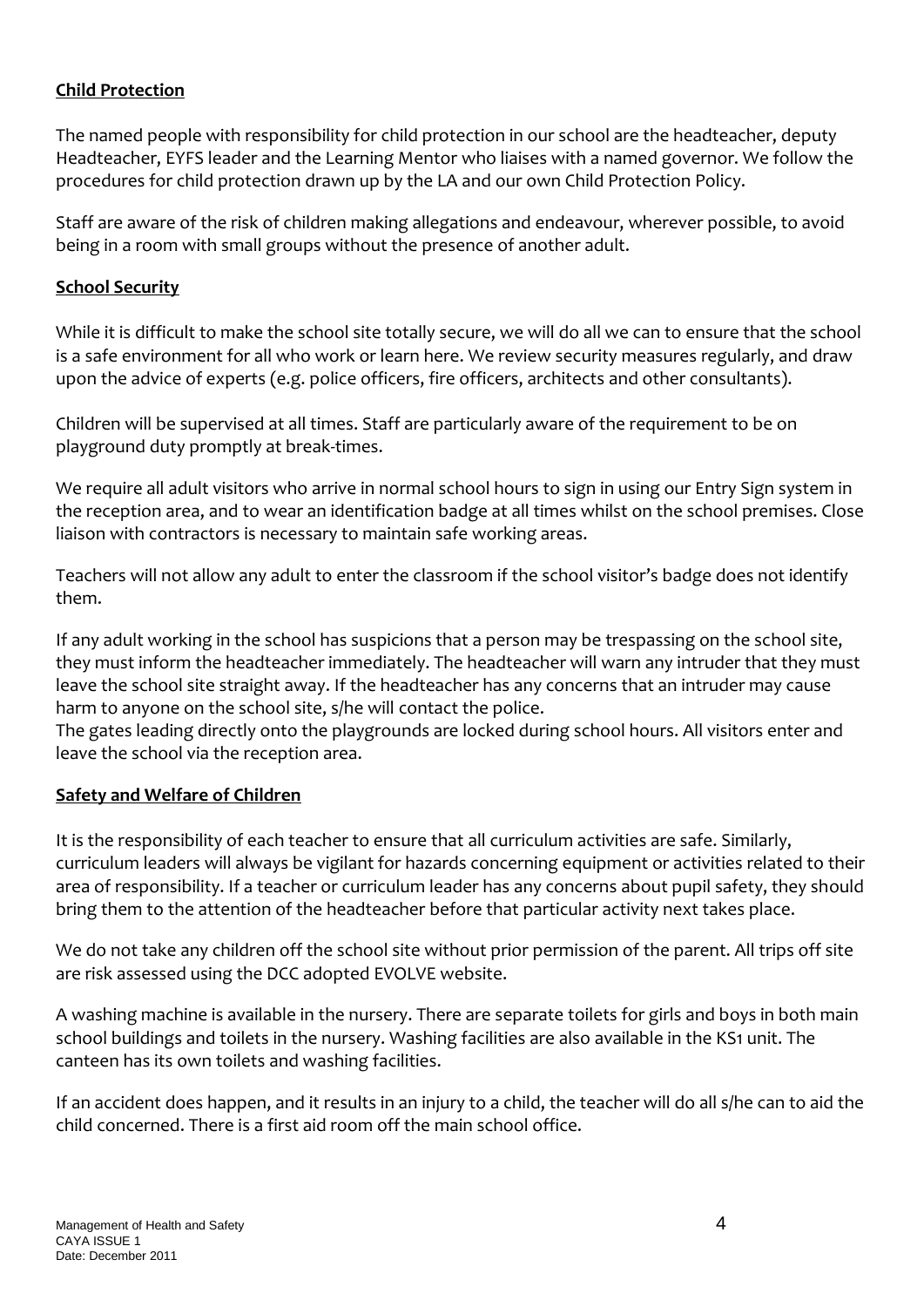## **Educational Visits**

The school takes very seriously its responsibilities for ensuring the safety of children whilst on school visits.

Risk Assessments are completed for all Educational Visits (making use of generic Risk Assessments produced by the LA wherever possible). These will be prepared by the organiser of the visit, shared with any accompanying adults, countersigned by them and the headteacher and a copy left in school. All school outings are insured through the scheme recommended by DCC.

There are trained first aiders in school. Should any accident involving injury to a child take place, one of the trained first aiders will be called to assist. If necessary the emergency services will be called. All accidents which require medical attention must be reported to the office in order that an Accident Report form may be completed and sent off to the Health and Safety Department. Where appropriate Riddor forms will be filled in and sent off to the relevant authorities.

Any incidents of physical assault must be reported to the Headteacher immediately so that they may be documented.

We record in the school log book all incidents involving injury, and in all cases we inform parents. Should a child be seriously hurt, we contact the parents through the emergency telephone numbers that we keep on file. We update these numbers annually, but it is essential that parents inform us when contact details change. If a child receives a bump to the head, a standard letter will be sent to the parent, through the class teacher, so that all parties can monitor the child's condition.

For children with severe allergies or medical conditions, specific emergency plans will be written and shared with all staff to ensure that everyone knows how to deal with the problems. These emergency plans will be displayed prominently where required.

Wildlife Areas - To the best of our knowledge the wildlife garden and surrounding environment contain no toxic plants.

Keeping of animals - Any animals kept in school must be free of disease, to the best of our knowledge. Staff should be vigilant of pupils with allergic reactions and other respiratory problems when introducing animals into school. If in doubt defer introduction until medical advice is sought.

No dogs, apart from guide dogs and those brought in, for curriculum purposes, are allowed on the school premises.

## **Control of Substances**

COSHH reports are kept by the Caretaker. These reports are monitored annually and information passed on to all users of dangerous substances. All flammables are kept in a metal cupboard. Any new substances introduced into school which may present a danger must have a COSHH assessment as a matter of urgency.

Clay and plaster etc.: Appropriate safety procedures are adopted when children are working with such materials which should only be used under adult supervision.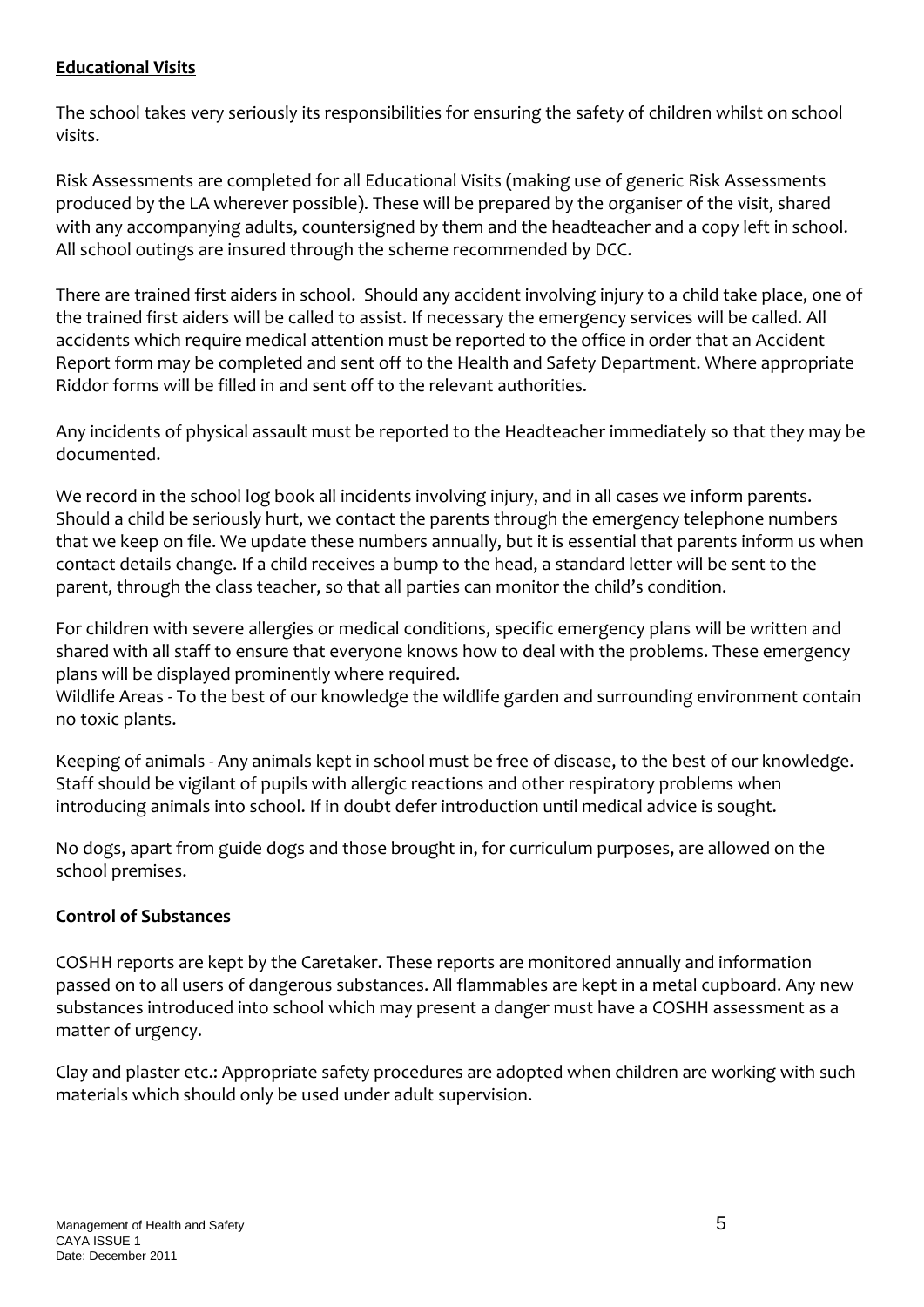## **Fire and other Emergency Procedures**

Procedures for fire and other emergency evacuation are displayed prominently in all rooms. Fire drills are held termly and are logged. Arrangements are made to monitor the condition of all fire prevention equipment regularly. This includes the visual inspection of fire extinguishers, and the testing of the fire alarm system.

In areas where it is difficult to hear the alarm the hand bell will supplement the system. All staff will be informed of and trained in isolating the mains services. Isolation of mains services will only be carried out when it does not threaten the safety of the person involved.

Nursery children must have one adult accompanying two children on out of school visits. Pupils in Reception should have a ratio of 1:6 and in the rest of Key Stage 1 must have a minimum ratio of one to ten pupils. Pupils in Key Stage 2 should have a minimum ratio of 1 to 15.

## **School MPV/ Coaches and Minibuses**

We use coaches and mini-buses only when seat belts are provided. We instruct the children to use seat belts at all times when the bus is moving.

The school own MPV is equipped with inertia reel seat belts for all seats and suitable booster seats are used for all heights of pupils.

Pupils board and alight from vehicles when the engine is off and on the kerb-side only.

## **Medicines**

Most pupils will at some time have a condition requiring medication. For many the condition will be short – term – perhaps the duration of a short absence from school. However, although a child may soon be well enough to be back at school, medication, may still be required during the school day for a short period. In such cases parents will be expected to visit, perhaps during the lunch break, to administer the medication themselves (after first reporting to the office).

Where children have long – term medical needs, we will do everything we can to enable them to attend school regularly. Parents must give us details of the child's condition and medication, and bring the medication to school in a secure, labelled container. Records will be kept of all medication received and administered by the school.

Staff involved in administering the medication will receive training, usually from the school nurse.

## **Internet Safety – see specific policy for this**

## **Theft or Other Criminal Acts**

The teacher or headteacher will investigate any incidents of theft involving children. If there are serious incidents of theft from the school site, the headteacher will inform the police, and record the incident in the incident book.

Should any incident involve physical violence against a member of staff, we will report this to the Health and Safety Executive, and support the teacher in question if he or she wishes the matter to be reported to the police.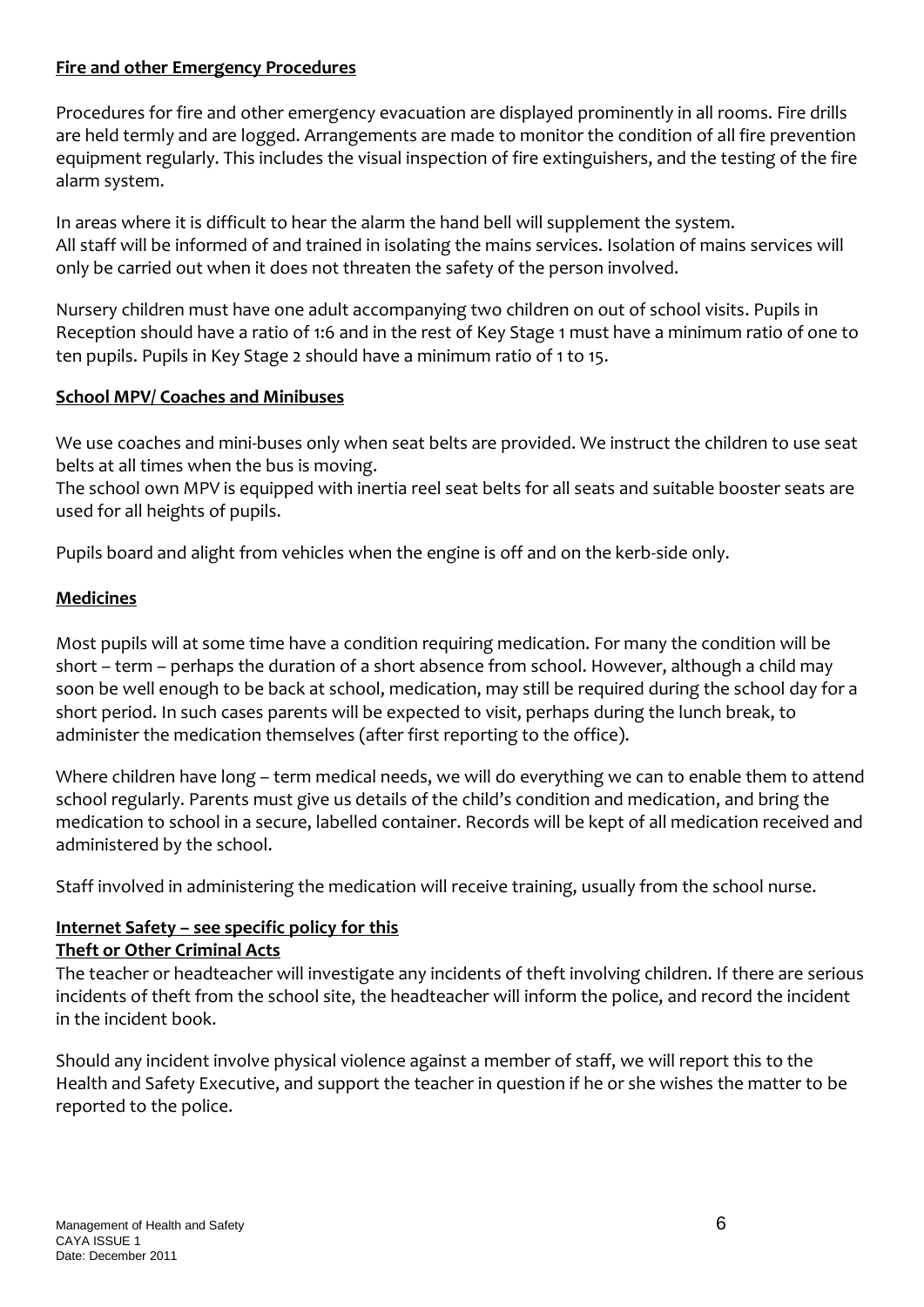## **The Health and Welfare of Staff**

The school takes very seriously the need to safeguard the health and welfare of all our staff. This includes their professional development, which we address in out CPD policy. We also pay particular attention to the assessment and prevention of work-related stress, thus complying with health and safety law. If a member of staff is experiencing stress at work, s/he should inform the Headteacher without delay. In the event of the Headteacher experiencing stress at work they should inform the Chair of Governors without delay.

We will maintain a suitable working temperature with adequate ventilation, suitable lighting and low levels of dust and noise. In the case of very young children minimum working temperatures of approximately 18 C are deemed to constitute a risk and measures will be taken to close down the area of school not able to maintain this temperature as a minimum. **No smoking is allowed within the school premises.** 

## **Vehicular Access**

Parents and carers do not access to the staff car unless they are a valid holder of a blue disabled badge. Anyone using the car park should not exceed 5 mph in the environs of the school.

## **Monitoring and Review**

It is the H and S Governor's responsibility to keep the governing body informed of new regulations regarding health and safety, and to ensure that the school regularly reviews its procedures with regard to health and safety matters. The governor in question also liaises with the LA and other external agencies, to ensure that the school's procedures are in line with those of the LA.

The headteacher implements the school's health, safety and welfare policy on a day-to-day basis in liaison with the caretaker, who inspects the playground and the outside of the building daily before school. The headteacher also ensures that all the staff are aware of the details of the policy as it applies to them. The headteacher reports to governors regularly on health and safety issues.

All suitable records of Inspections, Tests, etc. are kept filed in the Caretaker's office under Health and Safety.

Annually, the School Business Manager, Caretaker and H and S governor conduct an H and S inspection with the relevant Union representative. Issues raised for part of an action plan which itself forms part of the School Development Plan which is budgeted for resources and any training requirements. The governing body is committed to allocation of appropriate resources to H and S issues.

This policy will be reviewed at any time on request from the governors, or at least once every two years.

NB. The Education Health, Safety and Risk Management Handbook is in the school office and contains all guidance on compliance with Health and Safety legislation. Please refer to this file when in doubt.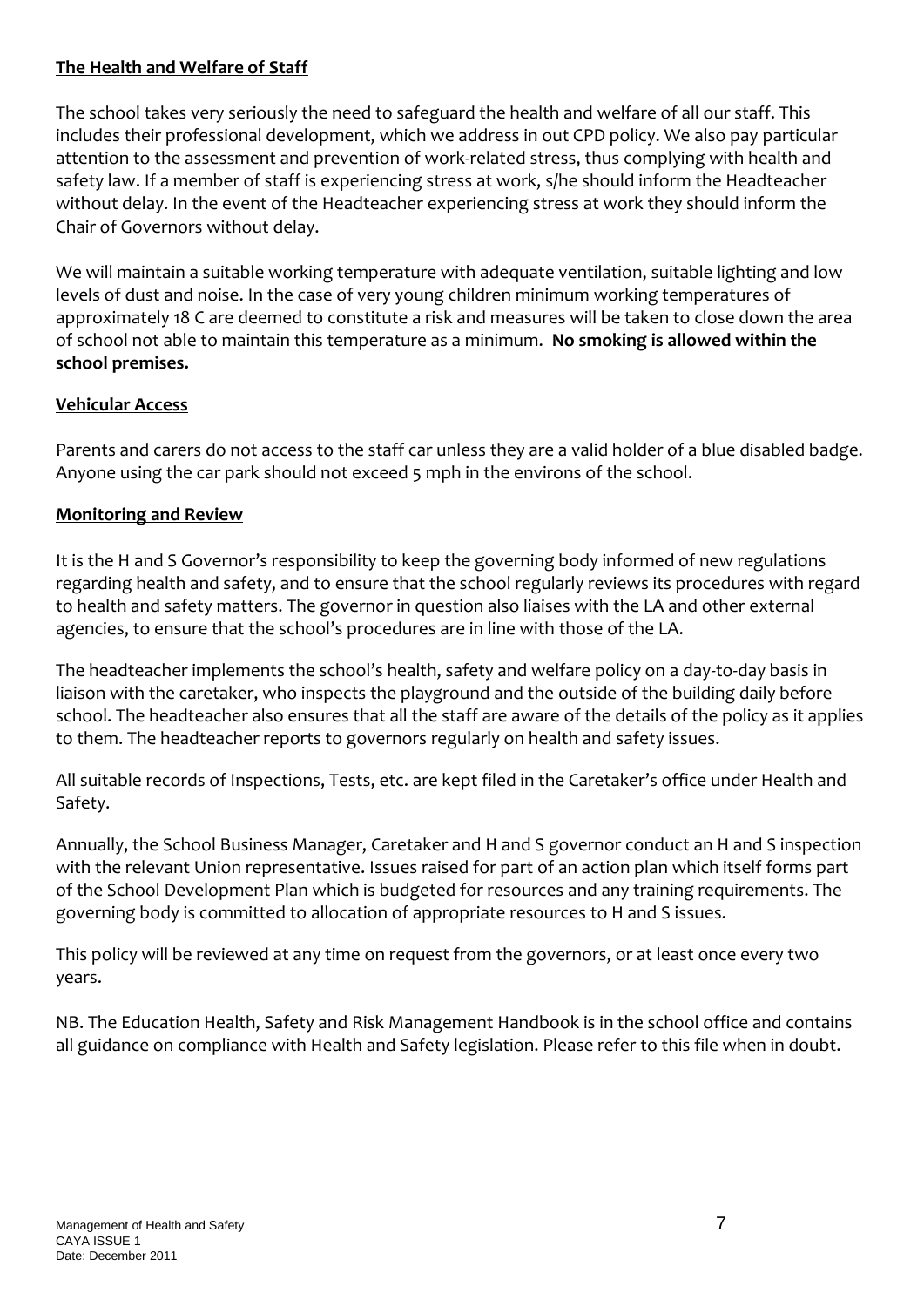

## **An effective management structure and arrangements are in place for delivering the policy.**

## **All staff are motivated and empowered to work safely and to protect their long-term health, not simply to avoid accidents.**

As can be seen from the diagram, the system is a closed loop, therefore it is not possible to say that the work is ever complete.

#### **Suggested Elements of a Health and Safety Management System**

#### **Health and Safety Policy**

The Health and Safety Policy is the centrepiece of any management system for health and safety. Although there is no set layout to this document, the accepted method, is for the document to have three main sections.

#### **Section 1 – The Statement of Intent (Specifying Objectives)**

This section should outline the establishment's overall philosophy in relation to the management of health and safety. It should include the management's commitment to the following:-

- Compliance with health and safety legislation.
- Compliance with the LEA's health and safety policy and guidance.
- Providing adequate funds to deal with health and safety issues.
- Providing appropriate health and safety training for staff.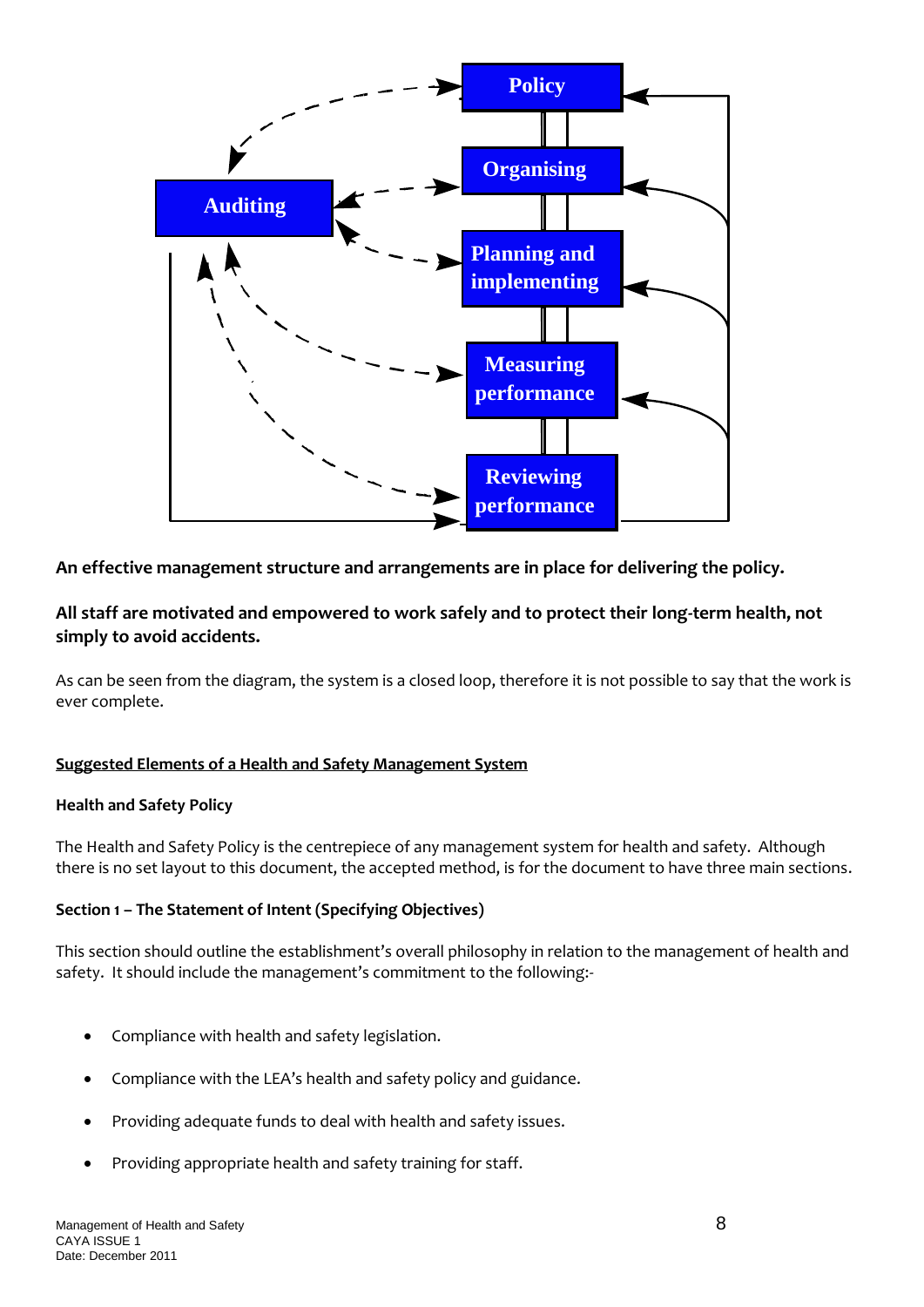Ensuring adequate health and safety communication systems are established.

The statement of intent should be signed by the head of the establishment (and Chair of Governors in a School), dated, with the date of the next review included.

#### **Section 2 – Organisation and Individual's Responsibilities (People and their Duties)**

This is the part of the policy which sets out who is responsible to whom with regards to health and safety (it is possible that the management structure may be different for health and safety than for other management issues).

An easy way to establish this structure is with a management flow chart. This flow chart should identify job titles, outlining their key responsibilities, eg heads of site, head of department, caretakers, first aiders, fire wardens etc.

The second part of this section should state exactly what the responsibilities are of the people who appear on the management flow chart. For instance, if it is to be the responsibilities of the Site Manager to ensure that the fire fighting equipment is to be inspected annually, then it should say so in the site manager's responsibilities. If it is to be the caretaker's job to test the fire alarm weekly, then this should be listed in the caretaker's responsibilities.

It is not appropriate to simply say 'The Site Manager has overall responsibility for health and safety'. If the current occupant of that position is absent from work for a long period, or leaves the employ of the school, the person who takes over the duties needs to know exactly what those duties and responsibilities are to ensure continuity.

#### **Section 3 – Arrangements (Systems and Procedures)**

This part of the document should detail the practical arrangement in force to assist in overall policy implementation. So, if we are saying that the caretaker is to test the fire alarm, this section should state exactly when and how it must be done. This is likely to require a step by step procedure, which would be included in the arrangements for dealing with fire, along with the evacuation procedures etc.

The Health and Safety Policy Statement and any changes to it should be brought to the attention of all employees, both existing and new. It is not always necessary for all staff to receive instruction on the complete contents of the policy. The caretaker only needs to receive the parts of the document, which relate to his/her work. The giving of this information must be recorded.

Where LEA guidance is to be followed, this can be referenced i.e. the guidance does not need to be physically included. Where possible, employees should be included in devising and developing the policy and procedures.

## **Organising for Health and Safety**

Having written the health and safety policy statement, it is essential that the procedures etc contained in the policy document be implemented as required. Some of the organisational requirements should already be taken care of in the policy, in the health and safety management structure and individual's responsibilities. Other elements which should be incorporated into the organisation framework of an establishment are:-

- 1 The use of specific job descriptions to define the roles of line and functional management.
- 2 Nominate competent persons to measure and monitor overall health and safety performance. Ensure these persons receive relevant training (eg DCC LEA Health and Safety Co-ordinators Certificates) and appropriate information. These people will need to be allocated sufficient time and resources (relevant to the size of the school) in order to deal with health and safety issues.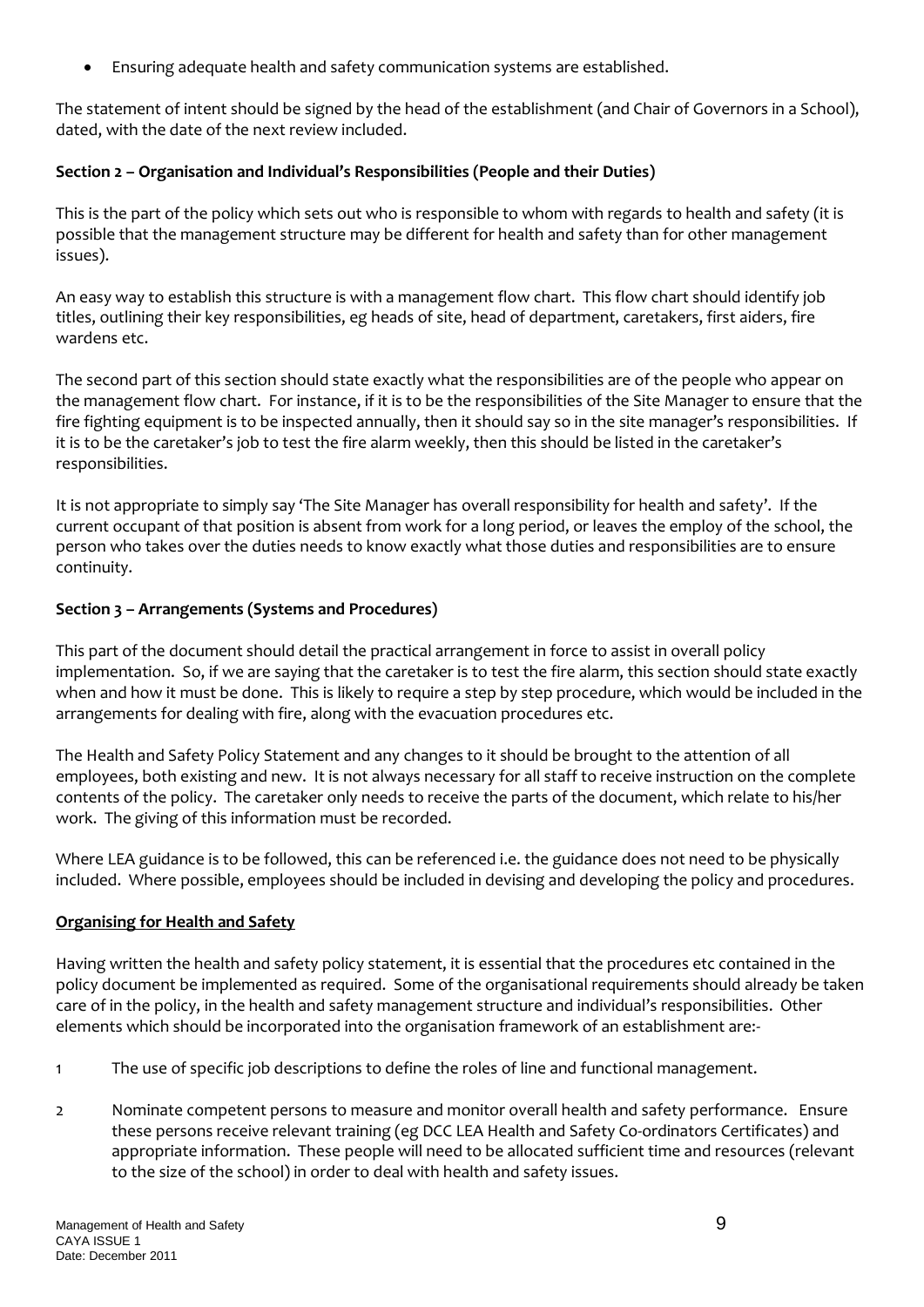- 3 Provide the means (and the authority) to deal with failures to meet the requirements of the policy.
- 4 Fix management's accountability for health and safety in the same way as other management functions.
- 5 Ensure that each individual is unambiguously aware of what he/she must do to fulfil their role.
- 6 Ensure that all appropriate personnel know what resources are available for health and safety, in terms of time and money. Staff must be aware of how the policy and the organisation required to fulfil it support them.
- 7 Set up a means of communicating health and safety problems/issues to/from management and a forum for discussing health and safety problems and devising solutions eg health and safety committee.

#### **Planning and Implementing**

Good planning minimises risks and ensures that resources are used to best effect. It is essential that management identify the hazards within the workplace, assess the risks, decide whether the risks are properly controlled or whether further actions are required and assign a priority to the work. From this an action plan can be produced which deals with the highest risk first, followed by the next highest risks second and so on. This is particularly useful when deciding on the allocation of resources (including funding).

When the plan has been formulated, and the appropriate actions decided upon, then duties need to be allocated to individuals, where possible in line with the policy and the job descriptions mentioned above.

It will be necessary to establish the performance standards by which the quality and effectiveness of the work will be measured.

#### **Risk Assessments**

The Management of Health and Safety at Work Regulations 1999 place an implicit duty on employers (or their agents) to carry out risk assessments. As mentioned above, risk assessment can be a useful tool in deciding where resources are to be allocated. It can be used to justify the actions which are taken and any actions not taken because of the ability to assess whether it is reasonably practicable in terms of benefit, time, money and effort. The principles can be shown in five simple steps. These are:-

- 1 Identify the hazards relating to the task or the area where the work takes place.
- 2 Decide who might be harmed and how.
- 3 Evaluate the risk based on your knowledge and experience of the situation and decide whether existing precautions are adequate or more should be done. Where necessary assistance may be sought from experts in the appropriate field, ie Health and Safety Advisors, Property Division etc.
- 4 Record your findings and communicate them to all who may be affected.
- 5 Review your assessment from time to time and revise it if necessary.

#### **Training**

Health and safety legislation requires that all employees must have adequate health and safety training, particularly after being recruited, transferred or given new responsibilities. Training also needs to be considered when introducing new equipment or changing systems of work. The training that people may need will vary, and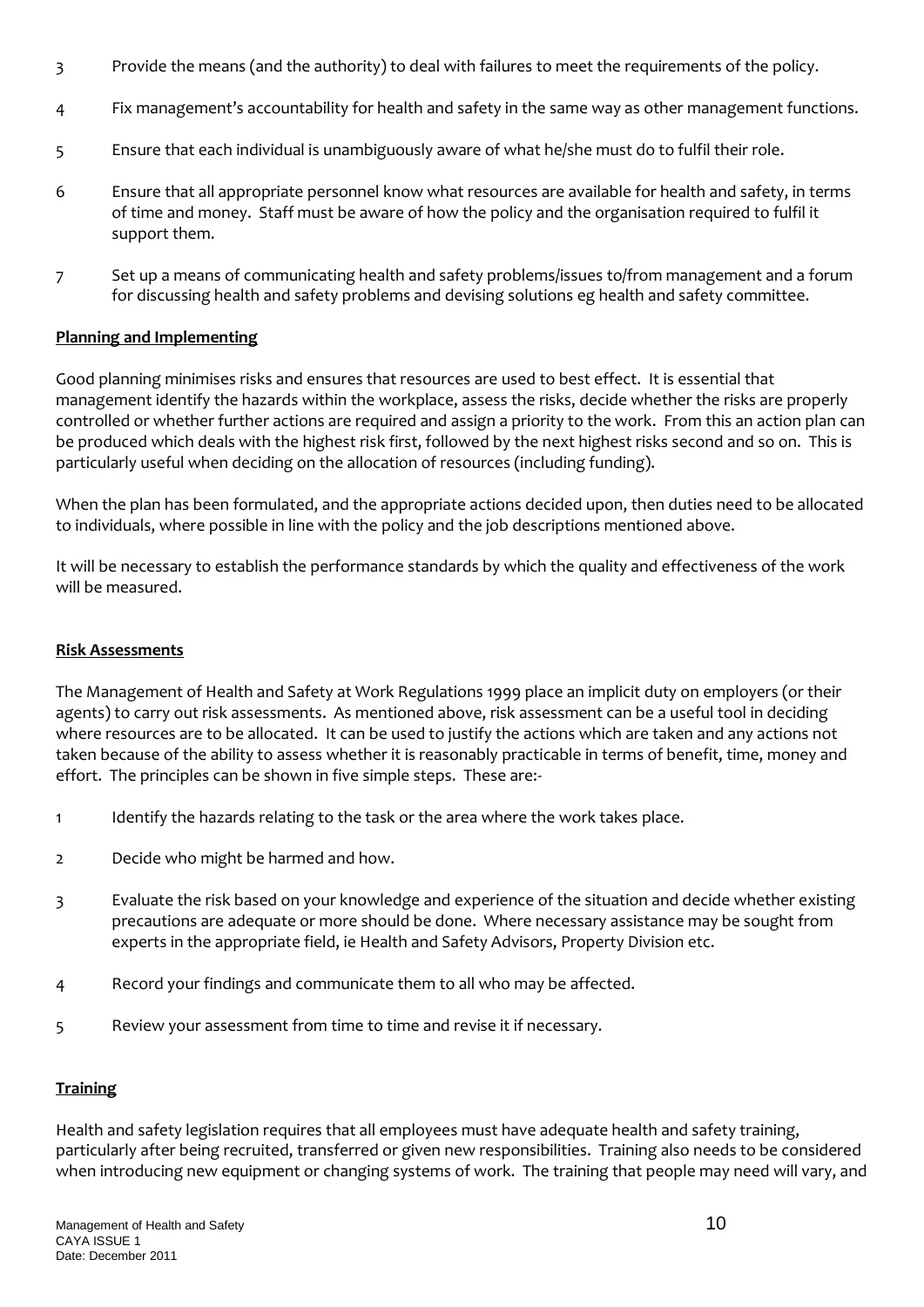employers should be cautious about training packages that do not relate to individual needs. The training given should be geared to employees' tasks and should take account of their experience.

Due to Fair Funding Legislation the funding for Health and Safety training has been delegated to schools. With this funding comes a responsibility to ensure staff receive appropriate training.

As with all health and safety matters it is necessary to be able to provide evidence of training via a recording system. Headteachers will need to arrange for a health and safety record system to be set up. This could be integrated within existing staff training record systems in which case the entire record system would need to made available for inspection/audit.

Special courses, general management courses and/or courses for governors may provide health and safety management training. Managers need to carry out a training needs analysis to consider the training needs of all staff. Some of the areas to consider are, amongst others, manual handling, general health and safety, fire and first aid. Curriculum and professional development courses often cover health and safety matters.

It is important to evaluate the competence of the employee after training. Monitoring could show people failing to meet performance standards, with a need for further training to correct a lack of skill, knowledge, experience or motivation; it can also help to demonstrate that the training has been effective.

In addition to the facilities already referred to, trade union appointed safety representatives also have a legal right to time off with pay for relevant training.

## **Culture**

Organisations need to define the responsibilities and relationships which promote a positive health and safety culture and secure the implementation and continued development of the health and safety policy. Structures and processes are needed which establish and maintain control in the organisation; promote co-operation between individuals, safety representatives and groups so that health and safety becomes a collaborative effort; ensure the communication of necessary information throughout the organisation and secure the competence of employees.

A positive health and safety culture is only possible by the visible and active leadership of senior managers and the setting of good examples. Also vital is an effective communication system that ensures that all health and safety information is provided to those who need it in a form that is understandable. The communication needs to be two ways so that employees have a system to report any health and safety concerns/issues to managers.

## **Monitor**

Measurement is essential to maintain and improve health and safety performance. There are two ways to generate information on performance:

- Active systems which monitor the achievements of plans and the extent of compliance with standards;
- Reactive systems which monitor accidents, ill health and incidents.

Effective procedures are needed to capture both sorts of information.

## **Active Monitoring**

Active monitoring gives an organisation feedback on its performance before an accident occurs. It includes monitoring the achievement of specific targets, the operation of the health and safety management system and compliance with corporate standards. This provides a firm basis for decisions about improvements in risk control and the health and safety management system. There are additional benefits such as the system reinforcing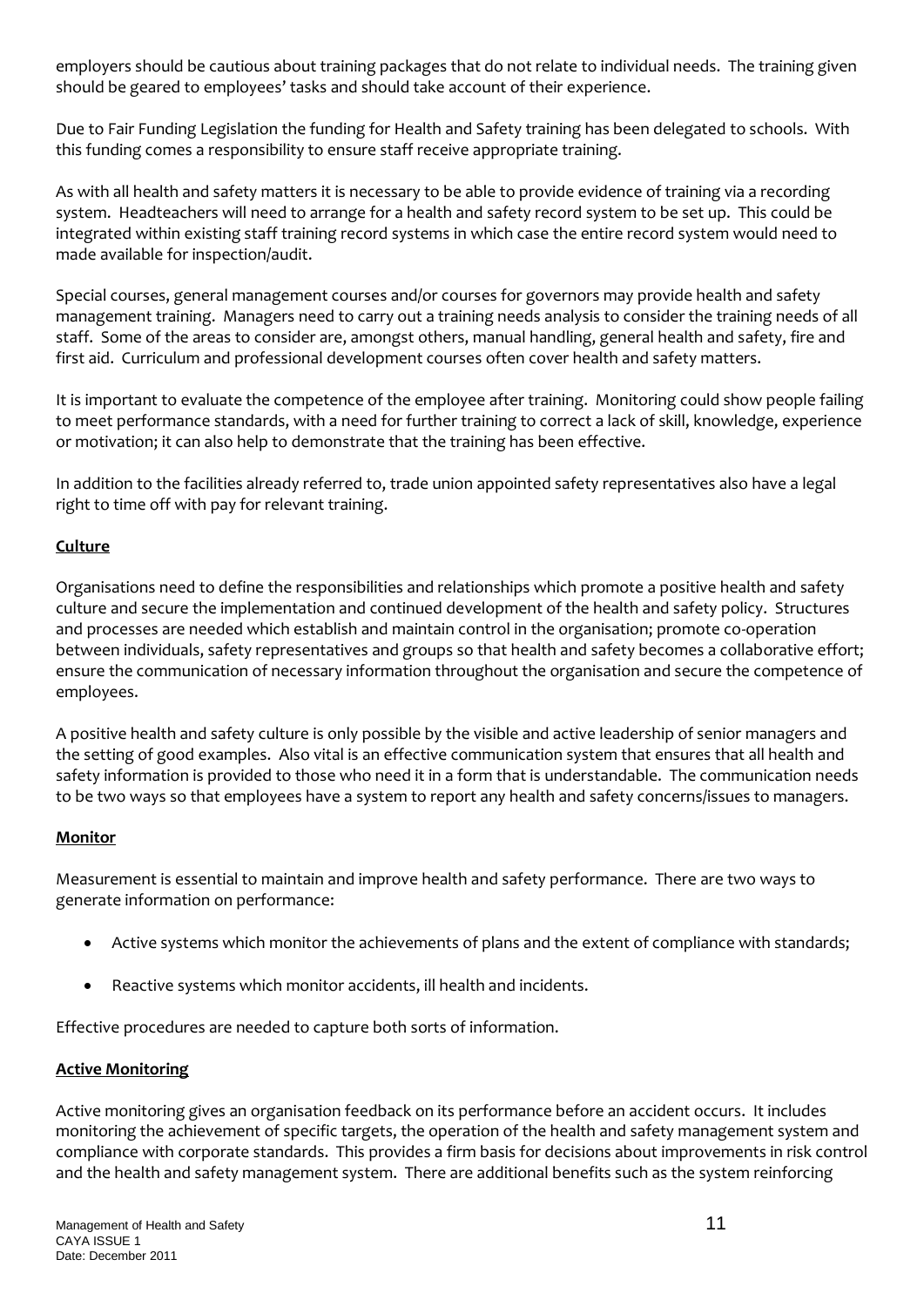positive achievements which can be communicated to parents and prospective parents via the school prospectus.

The establishment needs to allocate responsibilities for monitoring to appropriate people within the management chain. Managers should in general be given the responsibility for monitoring health and safety compliance within their area of responsibility. Headteachers and governors should monitor the overall performance of the establishment.

The various forms and levels of active monitoring include:

- Routine procedures to monitor specific objectives, eg report every two terms;
- Periodic examination of documents (eg training records, inspection reports, fire log book) to ensure the systems relating to the promotion of a safety culture are working;
- Systematic inspection of the premises, plant and equipment by representatives of the management team;
- Environmental monitoring and health surveillance as appropriate;
- Systematic direct observation of work and behaviour by line managers to asses compliance with health and safety rules and requirements;
- Formal audit of the establishment's management system (by LEA Health and Safety Advisors);
- Internal audit of performance by management team;
- Regular reports on health and safety performance to the Governing Body.

The key to effective active monitoring is the quality of the action plan's performance standards and specifications which have been established. These provide the yardstick against which performance can be measured. The management systems and hence the level of active monitoring, should concentrate on areas likely to produce the greatest benefit and lead to the greatest control of risk.

#### **Reactive Monitoring**

Reactive systems by definition are triggered after an event and include identifying and reporting:

- Injuries and cases of ill health (including monitoring of sickness absence records);
- Other losses such as damage to property;
- Incidents, including those with the potential to cause injury, ill health or loss;
- Hazards;
- Weakness or omission in performance standards.

Each of the above provides opportunities to check performance, learn from mistakes and improve the health and safety management system risk control.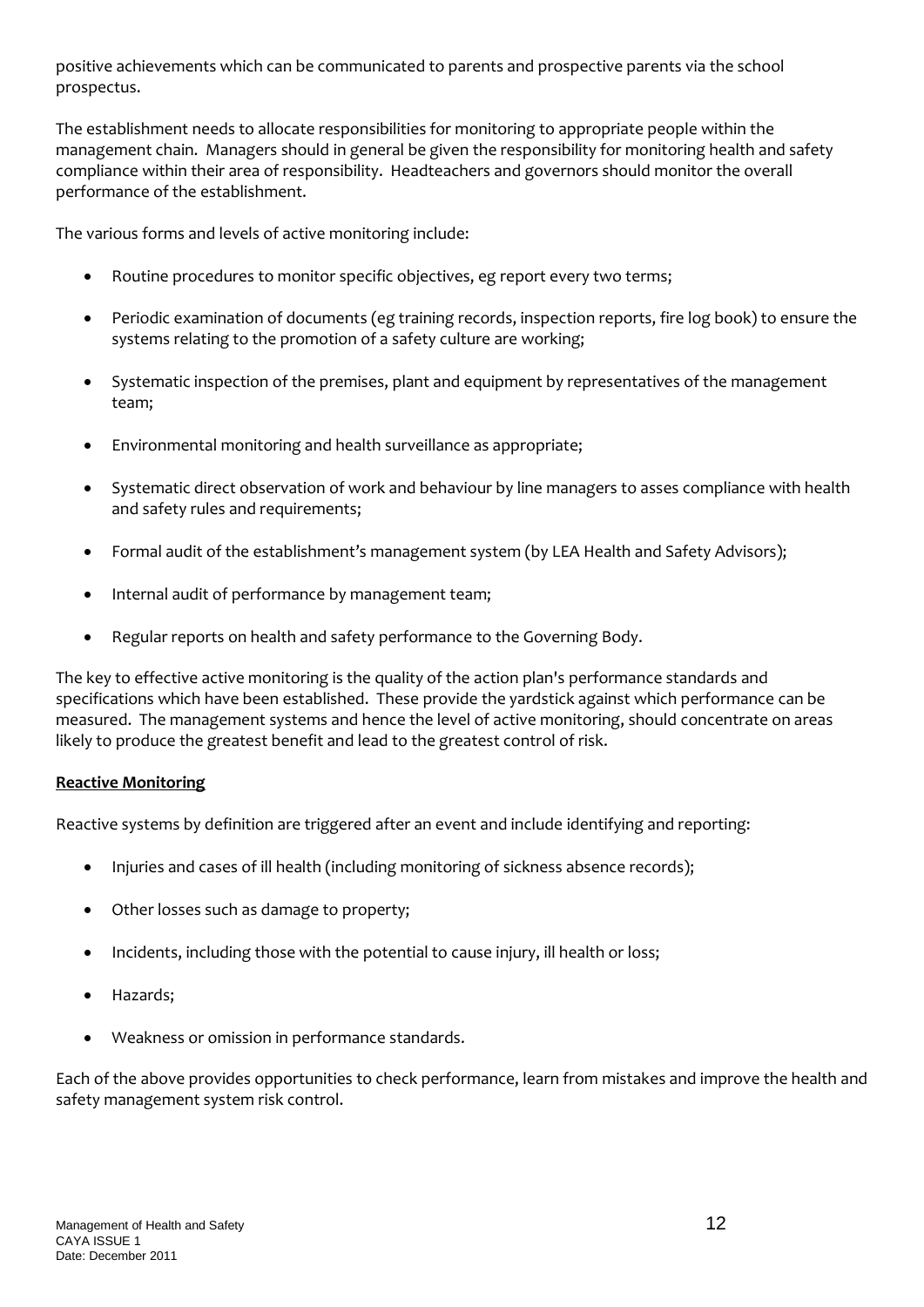#### **Accidents**

All accidents at work must be recorded under both health and safety and social security legislation. Periodically accident records should be examined to establish whether or not there are any trends in, for example, accident type or location. If trends are identified then appropriate measures should be considered to deal with the problem.

Individual accidents will also need to be investigated as they occur. The level of investigation needed will depend on the circumstances and/or severity of the incidence. These investigations are not designed to apportion blame but to make recommendation to prevent reoccurrence. All accident investigations should be recorded.

Events also contribute to the corporate memory. Information gathered from investigations is a useful way to reinforce key health and safety messages. Common features or trends can be identified and can then be discussed with the workforce to ensure that any corrective actions implemented have the most beneficial effect. Investigations may provide valuable information in the event of an insurance claim or legal action.

It is vital that all accidents and incidents are accurately recorded to ensure reactive monitoring is effective. The message that all accidents and incidents must be recorded and that the purpose of this is to improve the safety of the establishment and not to apportion blame should be regularly reinforced with staff.

#### **Review**

You should carry out a periodic review of your management system and all the associated elements to ensure it is effective and is being correctly implemented.

Reviews should occur as a result of the findings of your monitoring, where there is a change of circumstances (eg new building, change in crriculum or legislation) or as a result of external audits.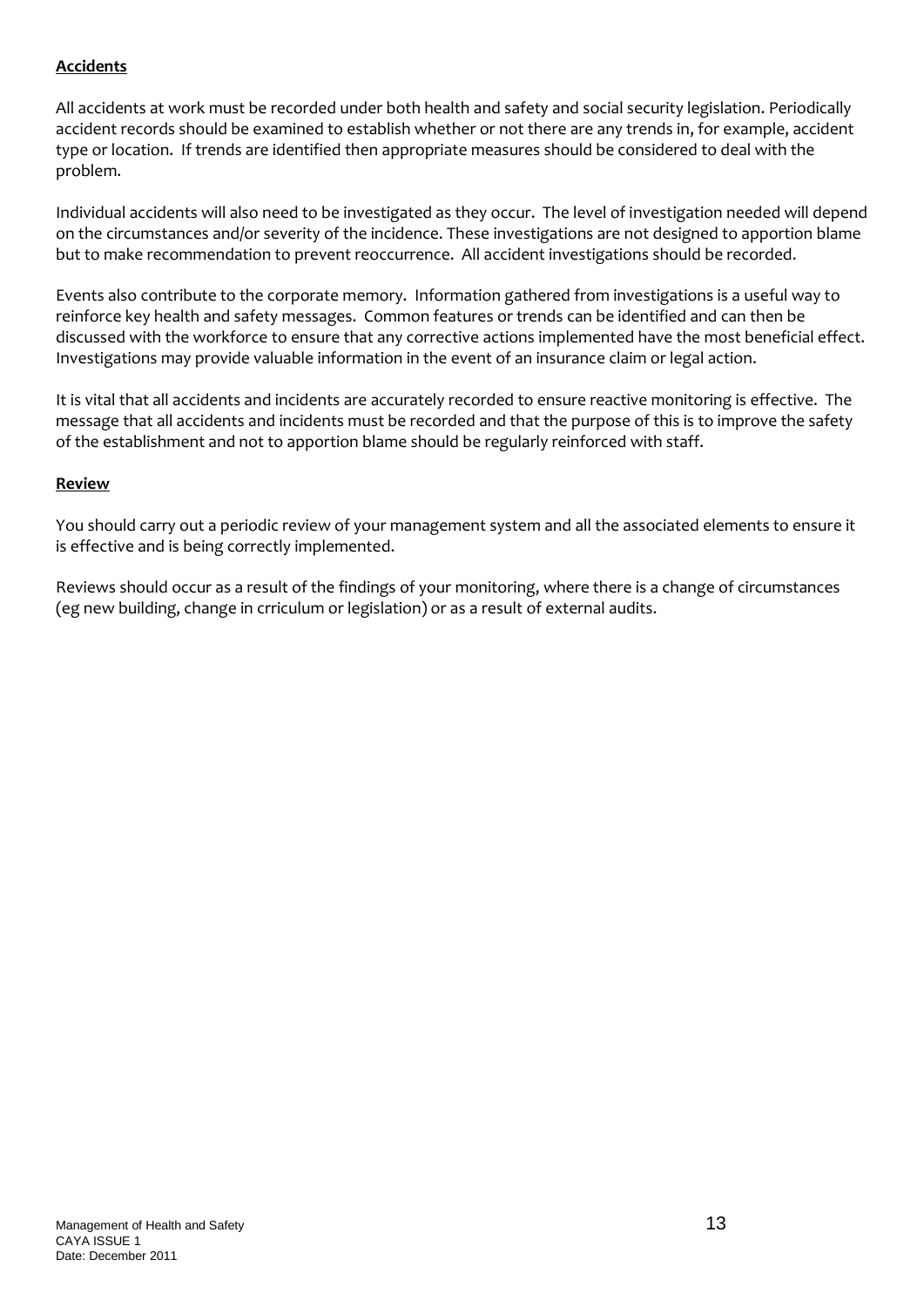## **Appendix 1**

## **Arrangements for Health and Safety**

This is perhaps the most important part of the Health and Safety Policy. In effect it can be described as a list of rules to be followed by staff.

**The following list of topics for which arrangements may need to be produced is intended only as a guide and you may need to add to the list, or delete from it as required. Some procedures may be available in the form of "guidance notes" or "policies" produced by the LEA. These should be scrutinised and adapted to suit the particular circumstances of your school.**

The "arrangements for" list is as follows:-

#### **Accident/Incident Reporting**

- Accident/incident recording and reporting procedures, who will report accidents and record item
- Accident/incident investigation procedures, e.g. who will investigate, how and when.
- How often accident trends will be monitored and reviewed.

#### **Administration of Medicines**

Volunteer staff will take the responsibility of administering medicine. *Only* prescribed and in date medicine will be administered. *ALL* medicines must be signed for by a child's parent/guardian.

#### **Animals**

Arrangements for the keeping of animals, e.g. supervision ratios, cleaning and feeding arrangement. Care, obviously, must be taken to ensure the suitability of the animals kept for the age and abilities of the pupils, as well as the well-being of the animals in terms of environment, etc. Consideration should be given to care of animals in school holidays.

#### **Asbestos**

The school should already have had an asbestos survey and received a register of the areas where asbestos is known to be present and a trained duty holder. The guidance will deal with how exposure to asbestos is to be prevented.

#### **Communication**

Arrangements for communication between management and staff regarding health and safety issues, e.g. defect reporting, health and safety bulletins, etc.

#### **Consultation with Staff**

Arrangements for consultation with staff, e.g. safety committee, inclusion of health and safety on the agenda of staff meetings, etc, including consultation with union elected health and safety representatives.

#### **Contractors**

Management of Health and Safety 14 and  $\frac{14}{14}$ CAYA ISSUE 1 Date: December 2011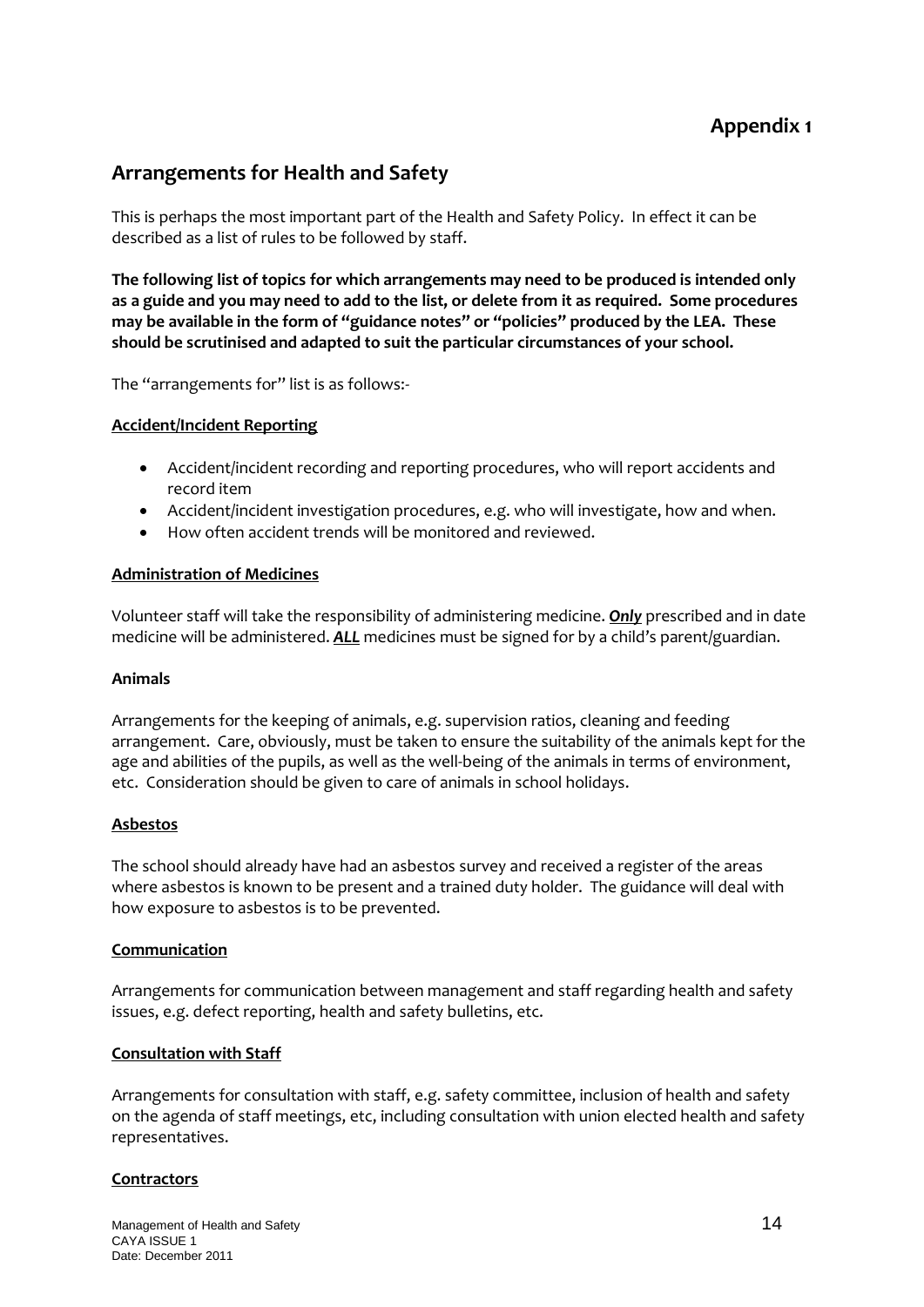Arrangements for contractors – Schools have responsibility to ensure that all contactors undertaking work on their site are competent, adequately insured, and are able to carry out their activities in a way which poses no threat of injury to anybody in the vicinity including pupils, staff, visitors or to a lesser extent, trespassers.

#### **Disaster Plans**

Disaster plans to deal with explosions, bomb scares, escape of dangerous substances, etc, e.g. evacuation procedures; who will contact the emergency services, who will isolate gas points, how and where, etc.

#### **Display Screen Equipment**

Arrangements for the safe use of Display Screen Equipment (DSE). Display Screen Equipment (DSE) is the legal term for visual display equipment such as word processors, personal computers etc.

Using a computer is not generally thought of as being one of the most hazardous activities to engage in. Yet health and safety risks do exist for both adults and children. Computers should not be seen as toys but as items of electrical equipment to be treated with respect.

#### **Environmental**

Arrangements for controlling the environment, e.g. temperature, humidity, noise, dust lighting, ventilation, etc. Monitoring of these items may be required to establish deterioration or improvement of conditions over long periods of time.

#### **Fire**

Fire procedures, to include:

The fire evacuation procedure (should correspond with blue procedure notices and should state who will contact the emergency services) Testing of the fire alarm (including the recording of the tests) Termly fire evacuation drills (including the recording of the results) Inspection and service of fire fighting equipment, e.g. who does it, how often, who contacts the

service engineer to replace used equipment, procedures for identifying used equipment (including the recording of service).

#### **First Aid**

First Aid procedures, to include:

Name(s) of First Aider(s) Name(s) of appointed person(s), if any? Location of first aid box(es) Who is responsible for maintaining the contents of the first aid box A list of the prescribed contents of a first aid box (plasters can be included but should be of the type which uses non-allergic adhesive. Tablets, lotions, etc, should not be included).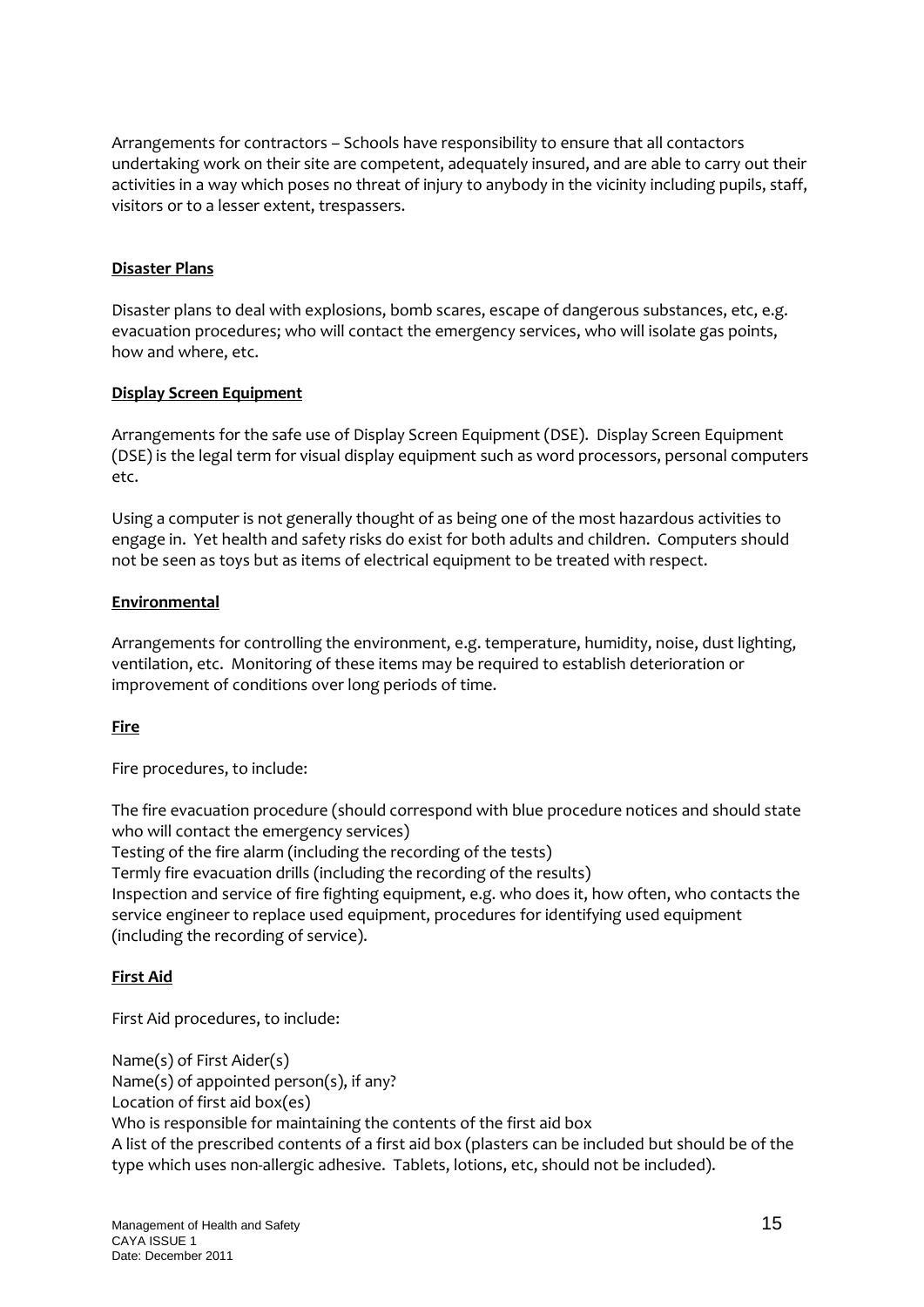Who will contact the emergency services if required? Procedures for notifying parents, e.g. when and how.

#### **Housekeeping/Storage**

Arrangements for safe storage and housekeeping (including the maintenance of access to egress routes).

#### **Inspection of the Premises**

Arrangements for carrying out formal inspections of the premises, once again, in terms of who; how; (in a large school it may be more practical to inspect departments separately rather than try to inspect the whole school in one go), and how often. Existing LEA guidelines suggest these inspections should be carried out at least 3 times a year but, depending on the risks involved in certain areas, it may be appropriate to inspect more often, particularly in the early stages of introducing the health and safety culture. Details of how any health and safety problems identified will be dealt with should be included.

#### **Lone Working**

People who work alone face the same hazards in their daily work as other workers. However, for lone workers the degree of risk of harm is often greater than for other workers. It is therefore essential that the risk of lone working is taken into account when risk assessments are carried out. If the risk assessment shows that it is not possible for the work to be done safely by a lone worker, then other arrangements must be put in place.

Lone workers can face hazards such as accidents or emergencies arising out of the work and lack of first aid equipment; fire; inadequate provision of rest, hygiene, and welfare facilities; and violence from members of the public.

#### **Manual Handling**

The Manual Handling Regulations establish a clear hierarchy of measures for dealing with risk from manual handling, these are:

- Avoid hazardous manual handling operations so far as is reasonably practicable;
- Assess any hazardous manual handling operations that cannot be avoided; and
- Reduce the risk of injury so far as is reasonably practicable.

Each school should make arrangements so far as is reasonably practicable, to avoid hazardous manual handling tasks or assess those manual handling tasks that cannot be avoided, so to reduce the risk of injury to their staff to the lowest level reasonably practicable.

#### **Mechanical/Electrical**

Procedures for the introduction of new, second-hand and donated machinery and equipment Arrangements for the inspection and maintenance of machinery and equipment, who by, how often and how recorded.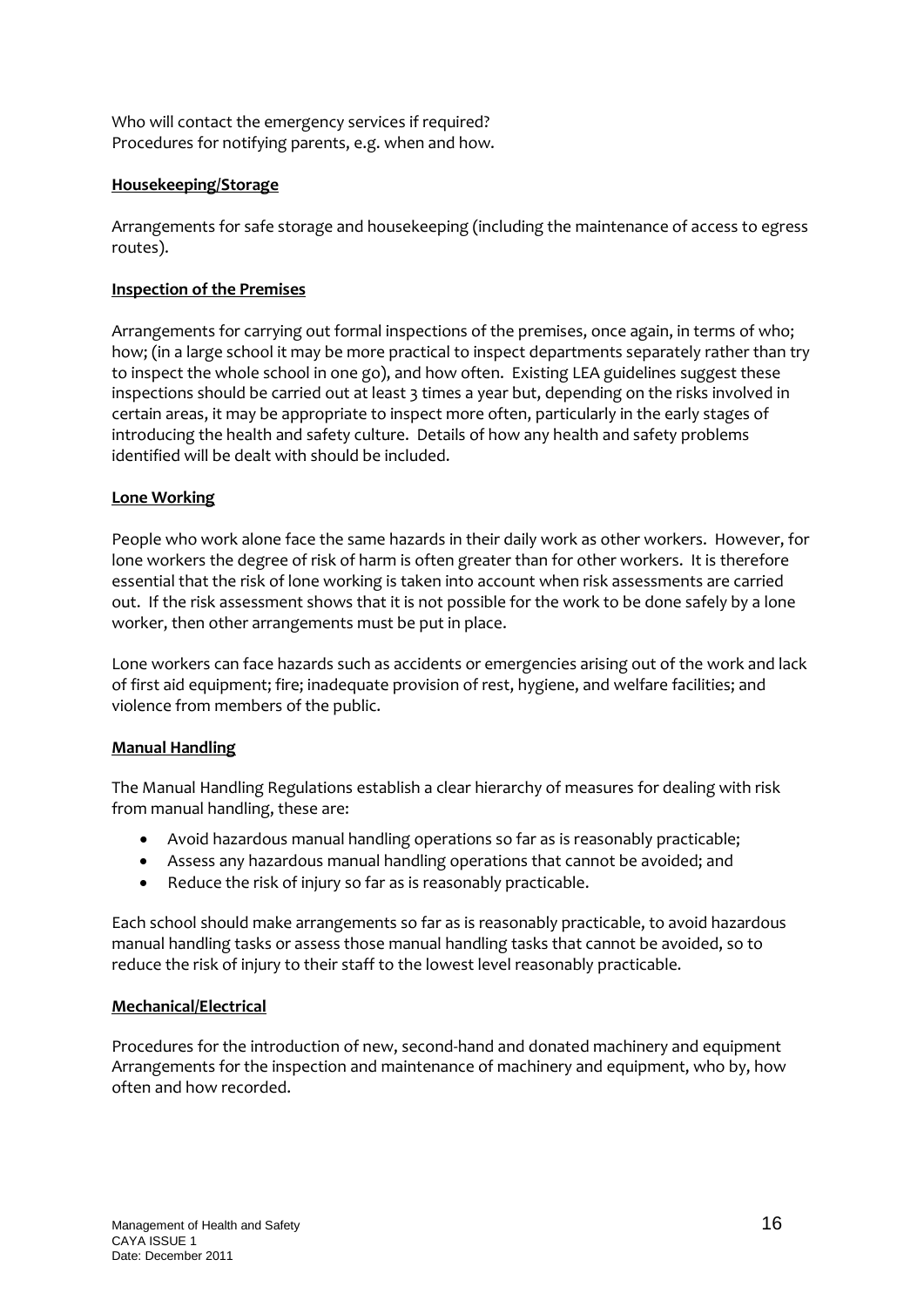#### **Monitoring Auditing**

Arrangements for monitoring and auditing the policy; again based on who, how, when. Monitoring the policy and its implementation will indicate whether the arrangements made are effective and whether the standards of safety performance, which have been set, are actually being achieved. The frequency of monitoring will depend on the size and complexity of the school as well as the issues identified. In large areas some areas or departments may require more frequent monitoring of their sections of the policy than others.

Audits should take place to ensure the continuous monitoring process is adhered to. The frequency of these audits will depend on the situation within each school.

Records of the testing and inspection of equipment and maintenance work carried out should be maintained as part of your health and safety management system documentation, but do not need to be included in the health and safety policy itself.

The following list is a guide to the equipment and practices for which records should be kept but you may wish to add to it or delete from it as appropriate.

- Fire-Fighting Equipment
- Electrical Equipment and Machinery
- Fire Alarms
- Ladders and Stepladders
- Evacuation and Practice Drills
- Personal Protection Equipment (PPE)
- PE Equipment
- Local Exhaust Ventilation (LEV)
- Lifting Apparatus
- Mechanical Machinery
- Lifts
- Fume Cupboards
- Pressure Systems
- Fixed Electrical Systems

The following Health and Safety Management Plan Monitoring Schedule, provides a structure example already used by Derbyshire Schools.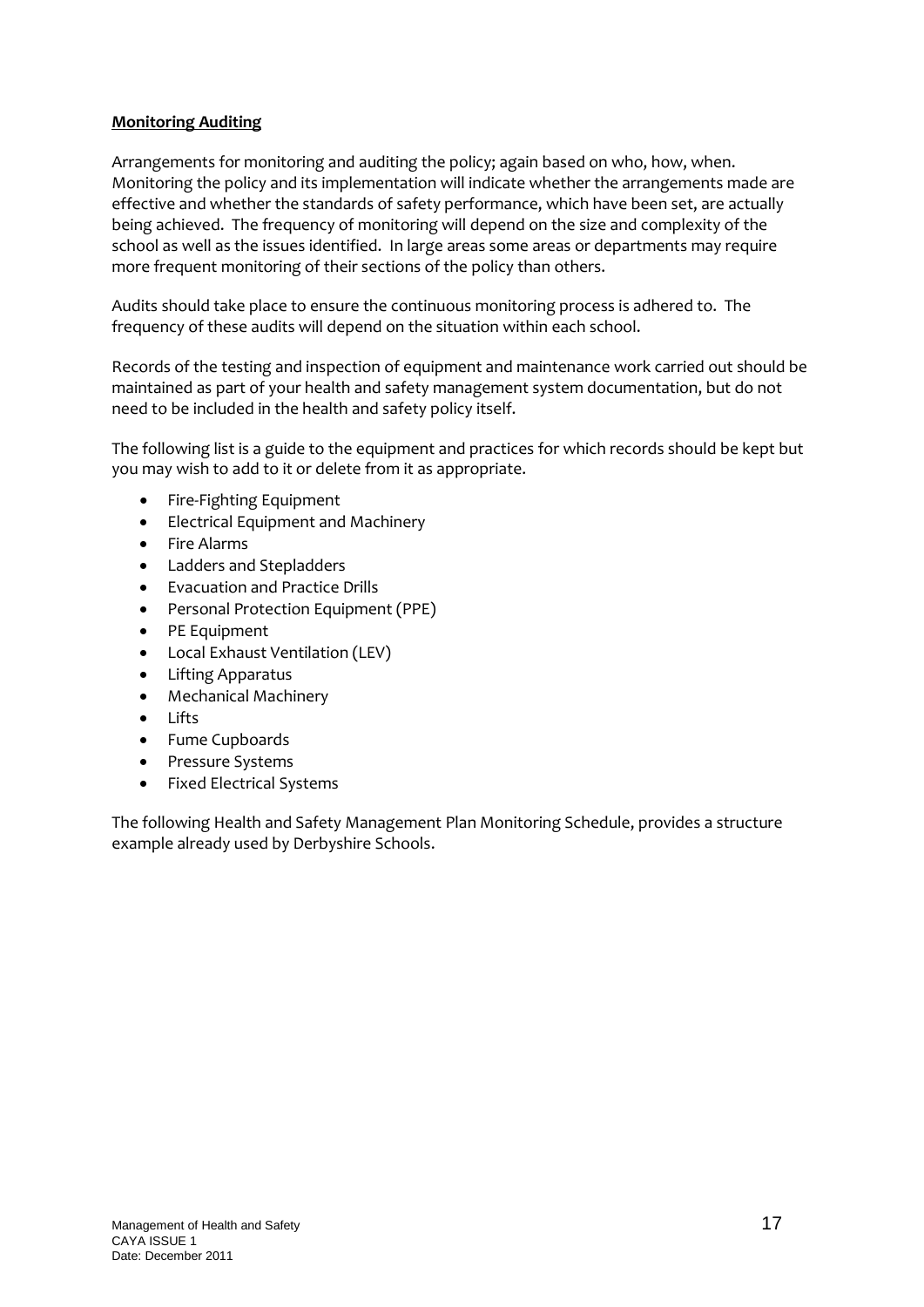## **Health and Safety Plan Monitoring Schedule** *(delete and amend as appropriate)*

#### **Annual Checks**

| <b>Item</b>                         | <b>Check By</b> | Comments |
|-------------------------------------|-----------------|----------|
| <b>Risk Assessments</b>             |                 |          |
| Policy and Management Plan          |                 |          |
| <b>COSHH</b>                        |                 |          |
| <b>Review of Procedures</b>         |                 |          |
| <b>Risk Assessments</b>             |                 |          |
| Manual Handling of Risk Assessments |                 |          |
| <b>Accident Reports</b>             |                 |          |
| <b>Technology Room</b>              |                 |          |
| <b>Cleaning Staff Procedures</b>    |                 |          |
| Record Fire Appliance Test          |                 |          |
| Record PE Equipment Check           |                 |          |
| Check Completion of PAT Testing     |                 |          |
| Whole Staff Training-Refreshers     |                 |          |
| Non Accidental Injury Reports       |                 |          |
|                                     |                 |          |

## **Weekly Checks**

| Item                                          | <b>Check By</b> | <b>Comments</b> |
|-----------------------------------------------|-----------------|-----------------|
| Playground, Walls, Fences, Gates and<br>Seats |                 |                 |
| Fire Alarm Tests                              |                 |                 |
|                                               |                 |                 |

## **Daily Checks (by observation, discussion etc)**

| Item                                                        | <b>Check By</b> | Comments |
|-------------------------------------------------------------|-----------------|----------|
| Physical Intervention                                       |                 |          |
| PE Safety                                                   |                 |          |
| Lettings (Safety)                                           |                 |          |
| Driver minibus checks                                       |                 |          |
| Communication of Health and Safety<br>concerns to all staff |                 |          |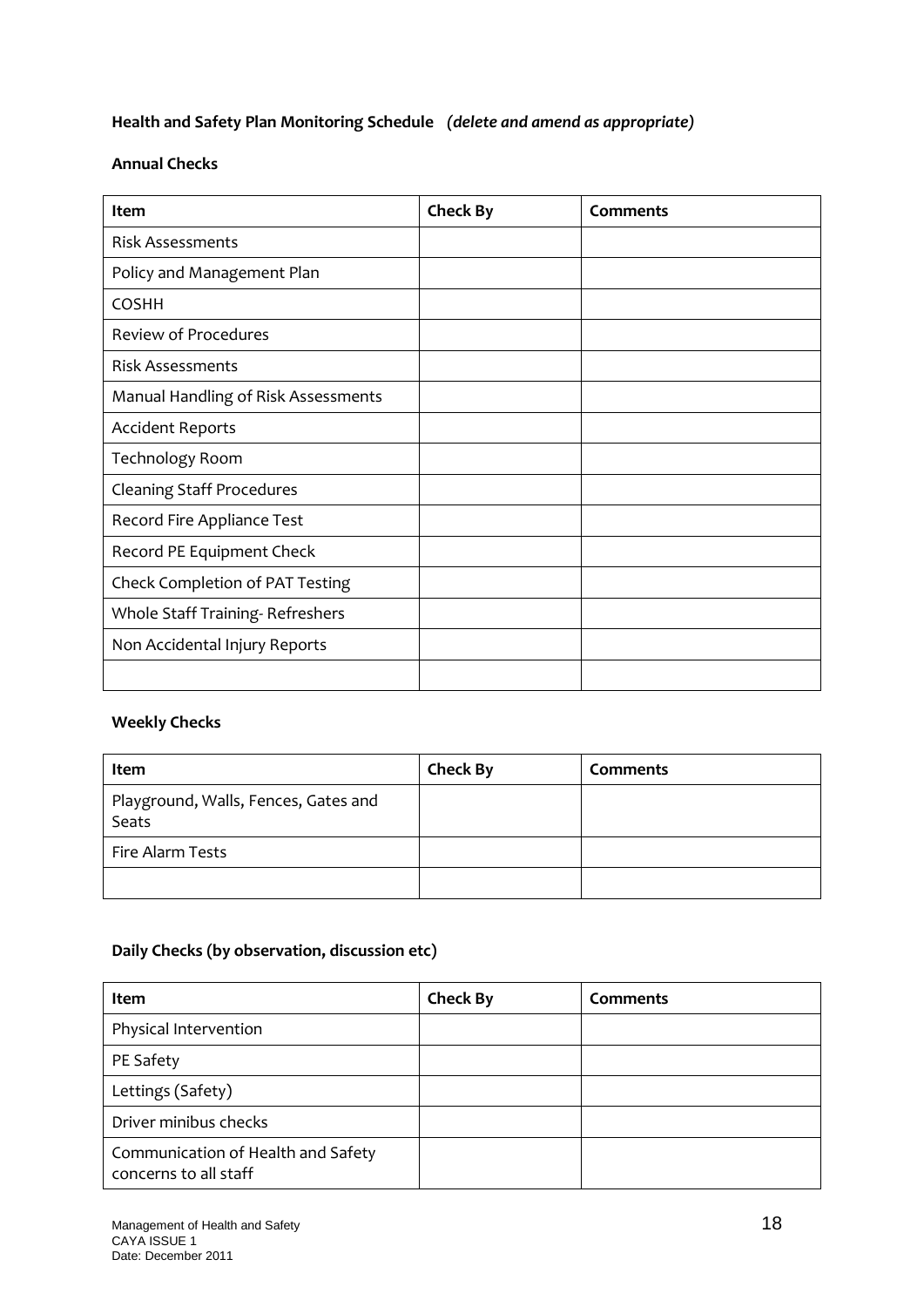#### **Termly Checks**

| Item                                                              | <b>Check By</b> | Comments |
|-------------------------------------------------------------------|-----------------|----------|
| Health and Safety Report by<br>Headteacher at Governors' meetings |                 |          |
| Premises Inspection                                               |                 |          |
| Fire Log                                                          |                 |          |
| <b>Accident Reports</b>                                           |                 |          |
| Fire Evacuation                                                   |                 |          |
| Visual Check of Electrical Equipment                              |                 |          |
| <b>Premises Security</b>                                          |                 |          |
|                                                                   |                 |          |

#### **One off Activities**

Arrangements for identifying and controlling the risk involved with "one off" activities, eg outward bound activities, etc.

#### **Out of School Activities**

Procedures for all types of out of school activities, eg adult to pupil ratios, type of transport, etc.

#### **Personal Protective Equipment**

Procedures for identifying and selecting Personal Protective Equipment, including storage, replacement and maintenance provision as well as training in the use of the equipment.

#### **Premises**

Arrangements for the use of premises outside normal working hours, eg entertainment licence, what information should be passed to groups who use the premises, etc. Classrooms/offices. Plant/Boiler Room.

#### **Playground Safety**

Arrangements for playground supervision and equipment/surfaces inspections.

#### **Risk Assessments**

Arrangements for carrying out risk assessments under current health and safety legislation, e.g. general assessments, COSHH assessments, annual handling assessments, PPE assessments, DSE assessments, etc.

#### **Road Safety**

Arrangements for the safe flow of traffic throughout the school site, including people and vehicles, etc. **Security**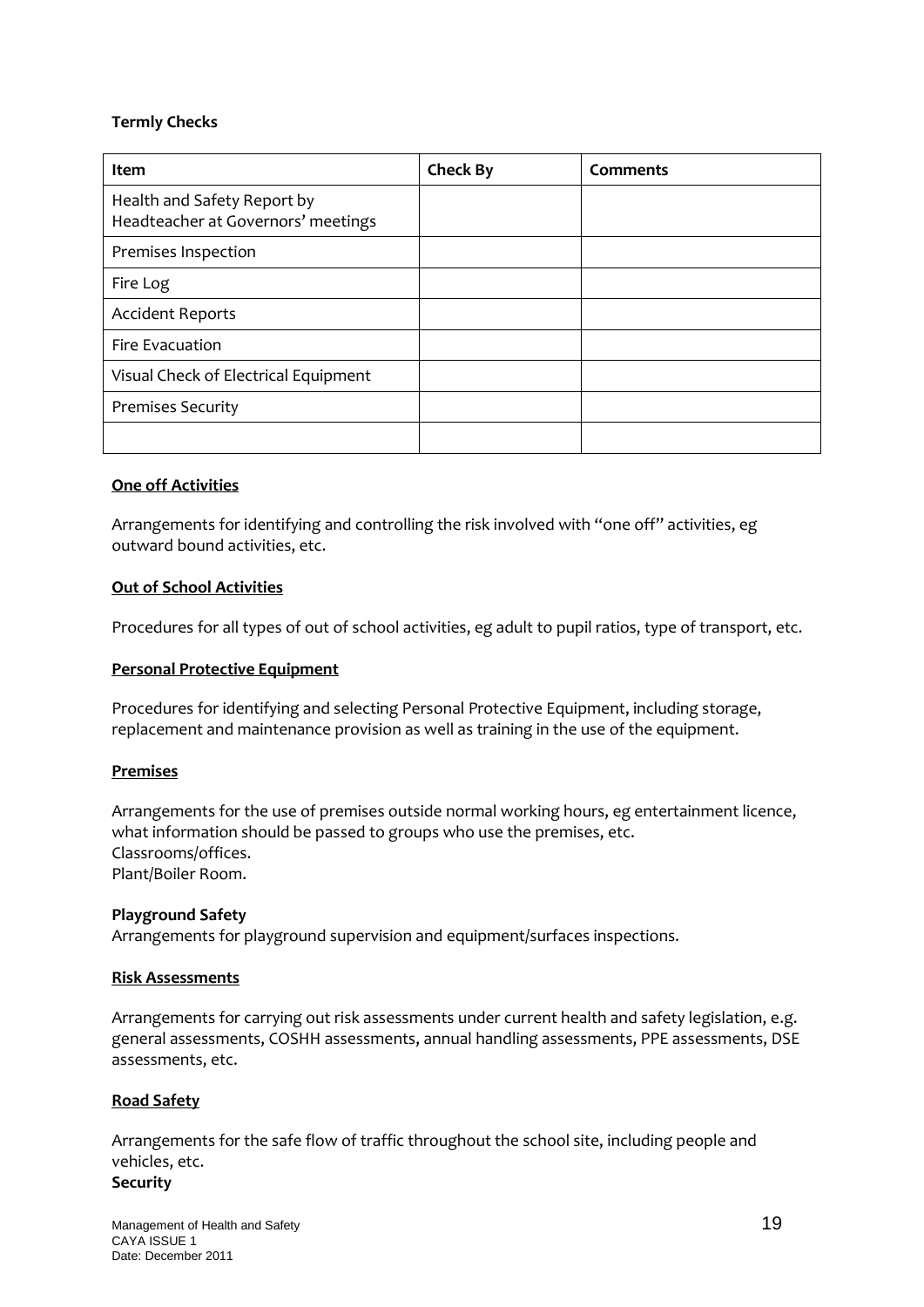Security arrangements in order to prevent, where possible, unauthorised access to the premises, e.g. location of visitors' book, access points which may be closed to the public at certain times of the day, etc.

#### **Stress Management**

Arrangements for identifying and managing stress, School Governors, Headteachers, senior teachers and school managers need to be aware of the effects stress can have on the school. It leads to impaired performance of individuals, increased sick absence, early retirement and higher turnover of staff.

The real extend of stress-related problems has been hidden because very few people are prepared to admit they are suffering from stress or to seek help for it. Few people who have not experienced the depression, anxiety and despair which often accompanies stress, fully appreciate the effect it can have on people's lives.

#### **Training**

Arrangements for identifying the training needs of staff and for ensuring adequate training provision, including the induction training for new recruits, both long term and short term. They system for recording any training and information given should also be included.

#### **Violence at Work**

Schools must ensure that a policy is in place, which clearly sets out the responsibilities, duties of staff, and procedures for preventing and dealing with violence within their areas of responsibility. School managers need to be aware that staff fears of violence can create a situation where their own uncertainty may make violence more likely and can result in unacceptable levels of stress.

#### **Welfare Facilities**

Arrangements for the provision and maintenance of welfare facilities, eg toilets, washing facilities, provision of drinking water, facilities for staff to make a hot drink and heating foods as well as eat lunch, provision for hanging wet clothing, etc

#### **Waste Management**

Arrangements for managing waste and associated secure points.

#### **Wildlife Areas**

Arrangements for managing and using school wildlife areas and gardens, eg staff-pupil ratios, provision of adequate fencing, selection of plants, etc.

It must be remembered that certain animals may attract vermin such as rats, particularly if a good standard of care is not maintained. Arrangements for dealing with this type of situation will need to be considered.